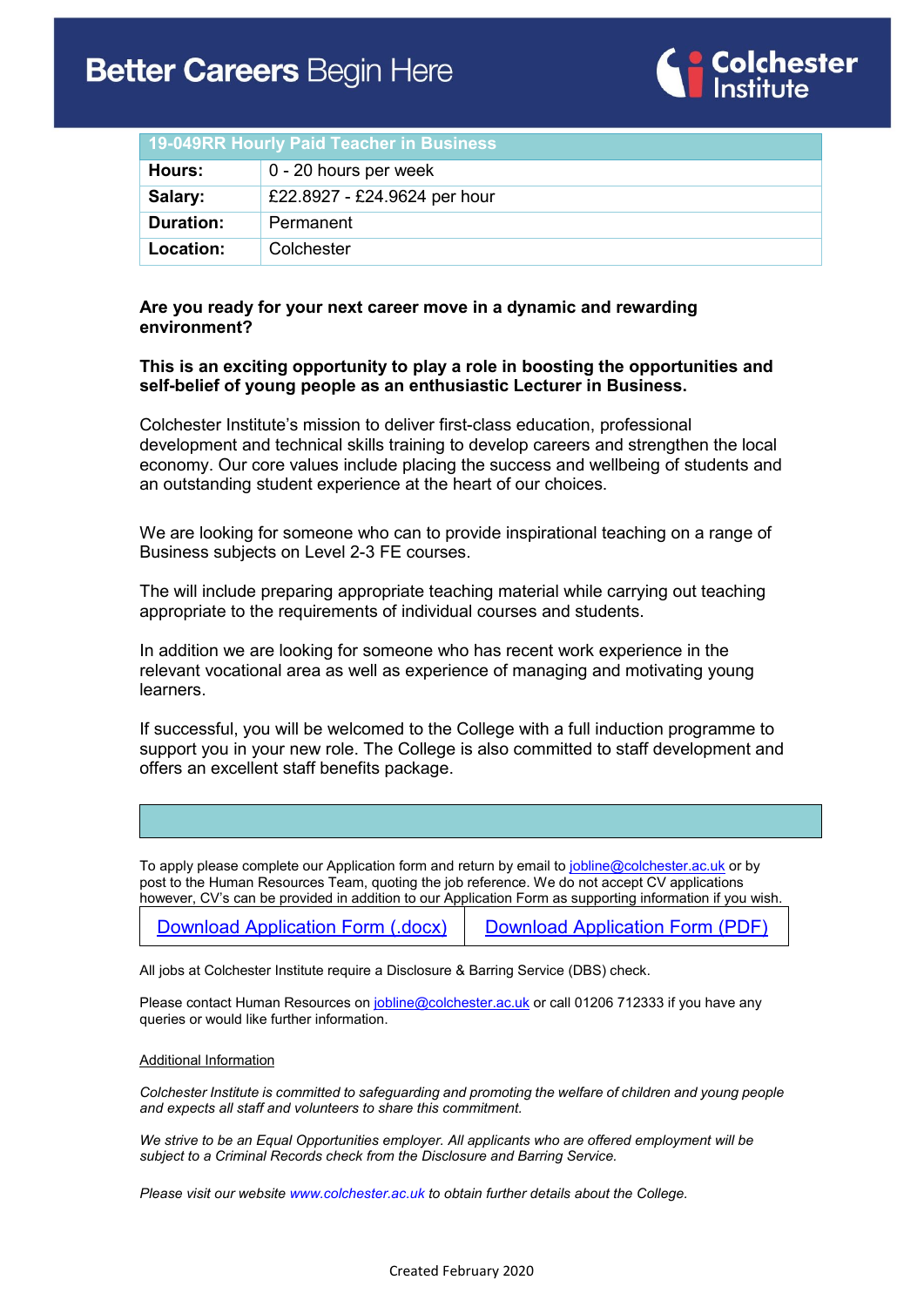# **Colchester Institute Job Description**

| <b>Job Title:</b>                  | <b>Hourly Paid Teacher in Business</b> |
|------------------------------------|----------------------------------------|
|                                    |                                        |
| <b>Regulated Activity:</b>         | Yes                                    |
| <b>Responsible To:</b>             | <b>Assistant Area Head of Business</b> |
| Line Management of other staff: No |                                        |
|                                    |                                        |
| Location:                          | <b>Colchester</b>                      |

### **Purpose Statement:**

**To provide inspirational teaching on a range of Business subjects on Level 2-3 FE courses**

|                         | <b>Main Duties &amp; Responsibilities:</b>                                                                                                                                                                                         |
|-------------------------|------------------------------------------------------------------------------------------------------------------------------------------------------------------------------------------------------------------------------------|
| 1                       | To carry out teaching appropriate to the requirements of individual courses and<br>students.                                                                                                                                       |
| $\overline{2}$          | To prepare appropriate teaching material.                                                                                                                                                                                          |
| 3                       | To set, mark, record and return relevant coursework and assessments within agreed<br>guidelines.                                                                                                                                   |
| $\overline{\mathbf{4}}$ | To maintain appropriate student attendance records as required.                                                                                                                                                                    |
| 5                       | To maintain student discipline.                                                                                                                                                                                                    |
| 6                       | To attend, as required, up to 3 meetings a year as specified by the Head of Area.<br>They may include parents' evenings, course review meetings and curriculum<br>development meetings.                                            |
| $\overline{7}$          | To take part in the College's appraisal scheme and staff development programme<br>as appropriate.                                                                                                                                  |
| 8                       | To refer to the appropriate full-time lecturer (Course Tutor, Personal Tutor,<br>Programme Manager) student progress as required and any incident or behaviour<br>which may require further investigation, support or counselling. |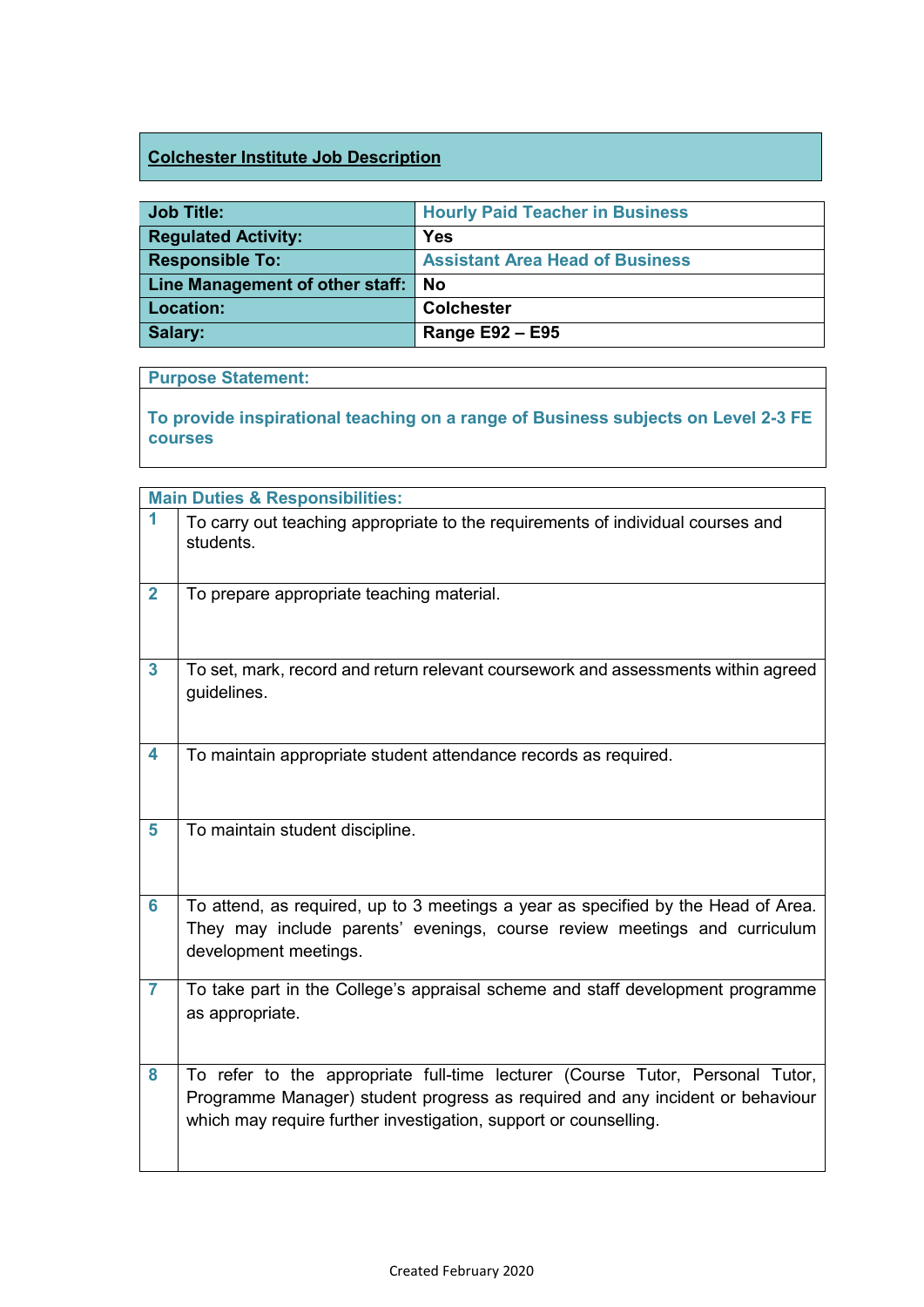| 14 | To develop and update personal professional expertise in the relevant areas.                                                            |
|----|-----------------------------------------------------------------------------------------------------------------------------------------|
| 15 | Adhere to and promote the College's Safeguarding, Equality & Diversity, College<br>Values and Health and Safety policies and practices. |
| 16 | To undertake any other associated duties determined by the college.                                                                     |

*This job description is current as the date shown. It may be amended in any way following consultation with the post holder to take account of changes or anticipated changes in the organisation or management of Colchester Institute*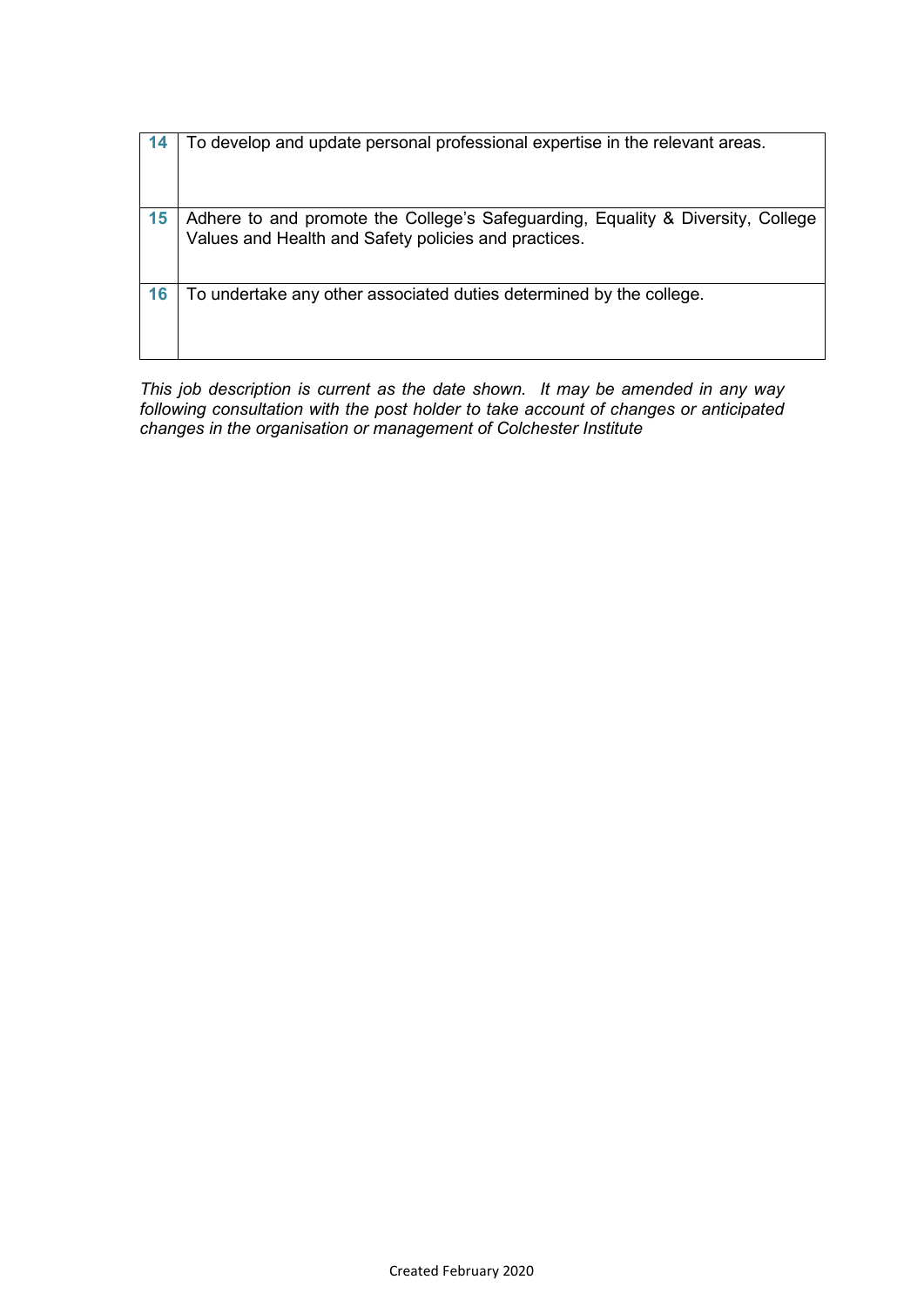# **Colchester Institute Person Specification**

# **Position: Hourly Paid Teacher in Business**

|                                                                                                                                                                                                                                                                                                                                                                                                                                                                                                                  | <b>Essential</b> | <b>Desirable</b> | <b>How is this</b><br>assessed? |
|------------------------------------------------------------------------------------------------------------------------------------------------------------------------------------------------------------------------------------------------------------------------------------------------------------------------------------------------------------------------------------------------------------------------------------------------------------------------------------------------------------------|------------------|------------------|---------------------------------|
| <b>Qualifications</b>                                                                                                                                                                                                                                                                                                                                                                                                                                                                                            |                  |                  |                                 |
| Education to level 3 or above and/or a<br>professional qualification in Business or<br>equivalent                                                                                                                                                                                                                                                                                                                                                                                                                |                  |                  | A                               |
| Minimum of Level 2 qualification in English<br>and Mathematics GCSE 4+ or C and above /<br>CSE Level 1 / O-Level C or above / Level 2<br>Adult Numeracy or Literacy or equivalent                                                                                                                                                                                                                                                                                                                                | $\checkmark$     |                  | A                               |
| Level 5 Teaching Qualification / completing<br>within 3 years of employment or 3 years of the<br>first available course                                                                                                                                                                                                                                                                                                                                                                                          | $\checkmark$     |                  | A/I                             |
| 2:1 Degree                                                                                                                                                                                                                                                                                                                                                                                                                                                                                                       |                  | $\checkmark$     | A/I                             |
| <b>Experience</b>                                                                                                                                                                                                                                                                                                                                                                                                                                                                                                |                  |                  |                                 |
| Recent work experience in the relevant<br>vocational area.                                                                                                                                                                                                                                                                                                                                                                                                                                                       | $\checkmark$     |                  | A/I                             |
| Recent teaching or training experience.                                                                                                                                                                                                                                                                                                                                                                                                                                                                          | $\checkmark$     |                  |                                 |
| Ability to teach at least four of the business<br>subject areas on programmes:<br><b>Customer Service</b><br><b>Business Start-up</b><br>$\bullet$<br><b>Business Environment</b><br>Developing teams in Business<br>$\bullet$<br>Marketing/Sales & Promotion<br>Managing an event<br><b>Business Resources</b><br><b>Business On-line</b><br><b>International Business</b><br><b>Basic Accounting</b><br><b>Business Law</b><br>Experience of teaching BTEC and/or OCR<br>level 2 and level 3 business studies. | $\checkmark$     | ✓                | A/I<br>A/I                      |
| <b>Knowledge and Skills</b>                                                                                                                                                                                                                                                                                                                                                                                                                                                                                      |                  |                  |                                 |
| Very high levels of computer literacy in order<br>to model best practice with an ability to use<br>Microsoft packages for spread sheets,<br>databases and team sites.                                                                                                                                                                                                                                                                                                                                            |                  |                  |                                 |